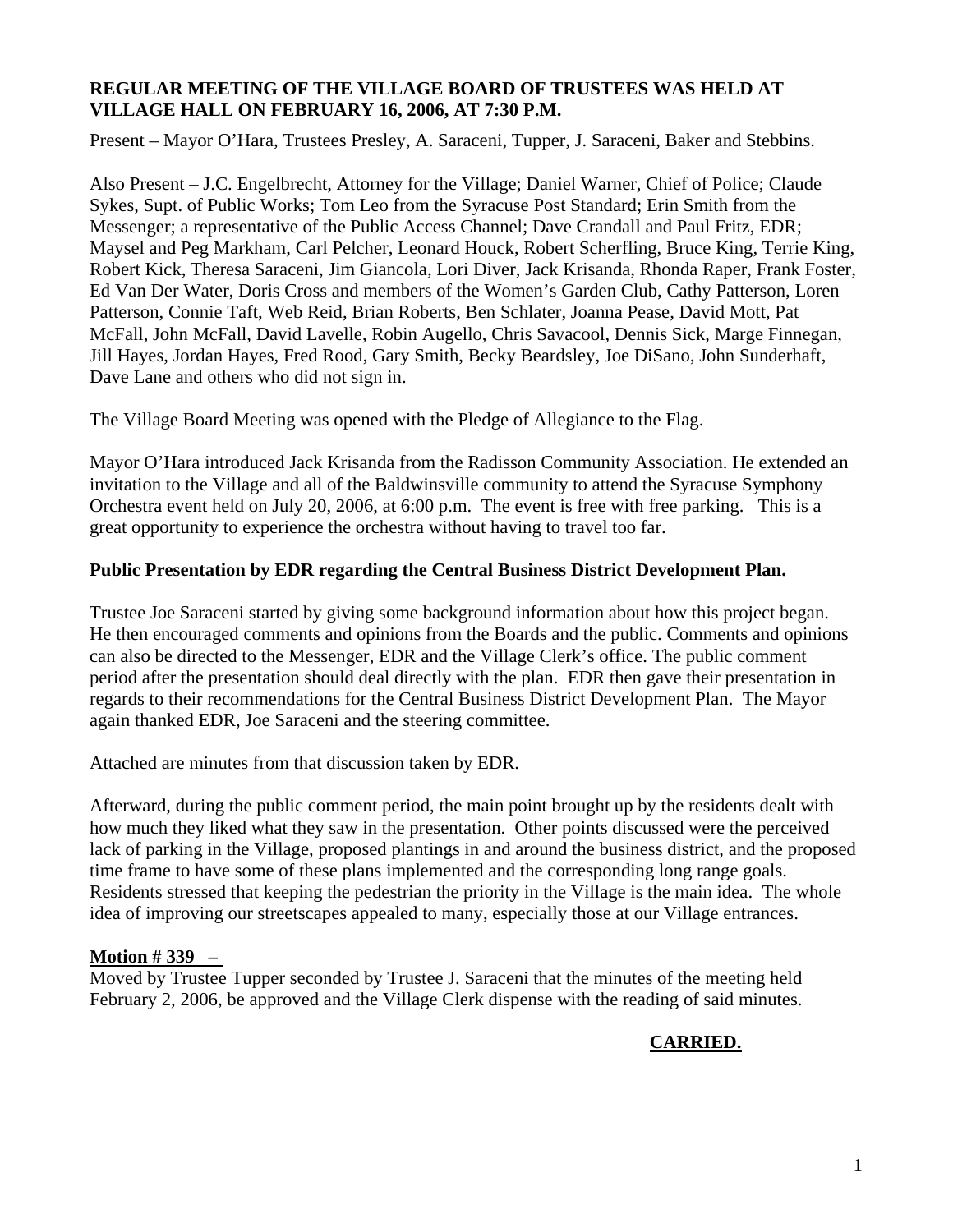#### **Citizen's Comments.**

A resident mentioned that they just love the proposed plan. Ben Schlater stated again how much he liked the plan and the excitement it generates. It makes him want to stay and live in Baldwinsville. Trustee Presley agreed with him.

## **Mayor's Comments.**

The Mayor had only agenda items to discuss.

## **Trustees' Comments.**

Trustee A. Saraceni requested that an Executive Session on a contractual matter be added to the agenda under New Business.

Trustee Tupper congratulated the Police Department on their rise in revenue.

## **Department Heads.**

The Village Clerk stated that the quote for the Public Officials Liability Insurance, from the John P. Savage Agency, was \$110 less than last year.

Claude Sykes would like to add an authorization, to spend up to \$2,000.00 to locate a leak at the Rt 48 Water Tank Project, to the agenda under new business. It will be discussed later under new business.

Frank Foster stated that he would like to discuss the quotes for the maintenance contract for the HVAC at the Senior Center, but will do so later in the agenda order. This is his semi-annual report to the board. He noted all of the events that have been happening at the center and that the turnout has been large. The folks at the center are excited about the new roof to be put on this summer. The Mayor questioned Frank as to whether he was aware of a policy that requires 2 signatures to be on any checks that are made out in the amount of \$500.00 and above. Frank acknowledged that he is aware of that process.

## **Pending Business.**

## *Discussion in regards to the \$50,000.00 Grant Funding from Assemblyman Magnarelli.*

The Village Clerk noted that she had to gather some additional information and there are more forms to be signed and she would get it together and get it out.

## *Discussion/Possible Action in regards to Village Owned Facilities/Business District Study.*

The Mayor noted the presentation given tonight by EDR and he thanked Joe Saraceni again.

## *Discussion in regards to the Sergei Yevich Trail, Southeast Trail.*

Claude Sykes noted Mace has been in contact with the company handling the extension of the curbing. Plans are being made to proceed in the spring, in regard to fencing, curbing and wiring for the lighting.

## *Discussion/Action regarding the Request for Proposals for Engineering Services for the South Shore East Trail.*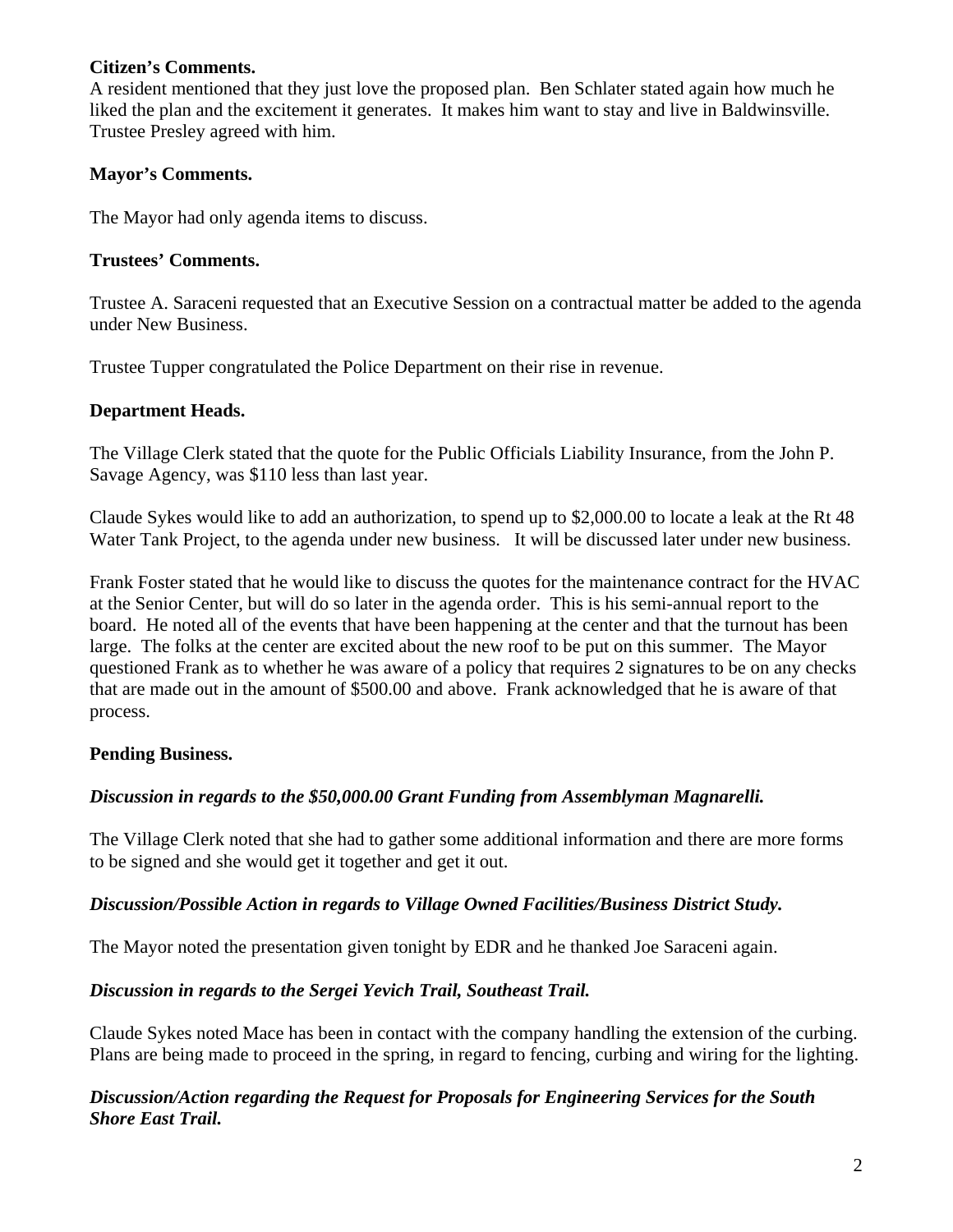Trustee Stebbins said the committee would recommend that the proposal for engineering services for the South Shore East Trail be awarded to QPK Design.

## **Motion #340 –**

Moved by Trustee Presley seconded by Trustee Tupper that the proposal for engineering services for the South Shore East Trail be awarded to QPK Design.

# **CARRIED.**

#### *Discussion concerning the Skate Zone Facility located on Lock Street.*

Trustee A. Saraceni stated that he spoke with the other two municipalities and the Town of Van Buren doesn't want to be involved. He will talk with a few other people and will be ready to move on this at the next meeting.

## *Discussion concerning the Cable Franchise Agreement.*

No comments were made at this time.

## *Discussion/Action in regards to updating the Village Code.*

The Village Clerk stated that she had checked with a few other municipalities who have recently updated their Codebooks. Most used General Code Publishers. She is having some information from a different company e-mailed to her. The Mayor explained the process that the secretary in Codes is working on. They are sending sections of the Code to be reviewed by the department heads and also identifying 5 –10 quality of life issues that continually stand out from year to year. Trustee J. Saraceni mentioned that the Planning and Zoning Board should be involved. Trustee Stebbins mentioned that with EDR showing their potential outlook for what the future could bring to Baldwinsville, it is a good time to be doing this update.

#### *Discussion/Action in regards to a request from C. L. Development of Baldwinsville, LLC, for a Zone Change for three parcels of land known as 5 Mechanic Street, 7 Mechanic Street and 9 Mechanic Street.*

The Mayor stated that the Planning Board had not reviewed this request. It will review it at a special meeting they will be holding in March after it receives an answer from the referral notice that will be sent to Onondaga County Planning. The Mayor asked Trustee A. Saraceni to contact Mr. Hovey to have them remove the reference on their 'For Sale' sign, that notes it is 'commercial' property.

#### *Discussion/Action in regards to giving the Mayor authorization to execute an agreement for advance payment with NYS DOT in the amount of \$27,600.00 for right-of-way acquisition at the DPW facility located at 1963 West Genesee Road.*

The Mayor stated that he wants to see it written in the contract that the State has agreed to take care of the septic system. Trustee Presley agrees that this is important and is the way our Village is most comfortable. Claude Sykes will work on getting a contract worded that way and not with it added on as an addendum.

# **Motion #341 –**

Moved by Trustee Presley seconded by Trustee Baker that the Mayor be authorized to execute an agreement for advance payment with NYS DOT in the amount of \$27,600.00 for right-of-way acquisition at the DPW facility located at 1963 West Genesee Road.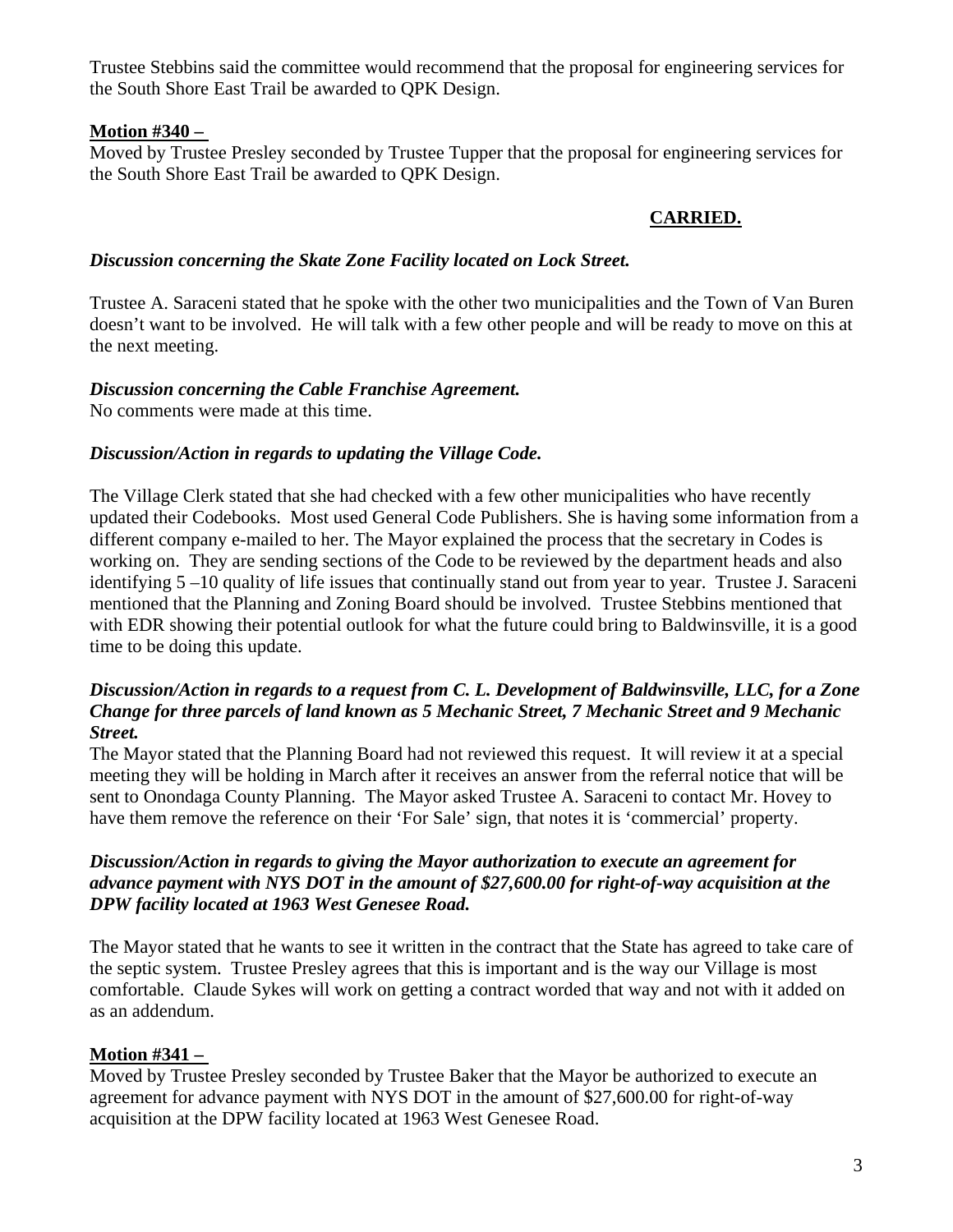## *Discussion/Action in regards to signing a contract with Center for Municipal Solutions for providing consultant reviews for towers and wireless communications.*

There was a discussion held noting that CMS has gone as far as they can go with the language in the contract. The Mayor, before signing a contract, wants to protect the Village and wants an applicant to sign a document noting that they are paying CMS, not the Village. The Village could put a paragraph in its application to protect itself. In order to move this along, the Mayor will contact Sue, the representative of CMS, in the next two weeks.

#### **New Business.**

#### *Discussion/Action by the Women's Garden Club of Baldwinsville regarding a proposal for the canal park.*

Doris Cross spoke about the Blue Star By-Way marker that they would like permission to erect in the canal park. It would commemorate and honor our servicemen. The NYS Thruway Authority would need a Village ok by resolution as soon as possible.

## **Motion #342 -**

Moved by Trustee Presley seconded by Trustee A. Saraceni that the Women's Garden Club be allowed to erect a Blue Star By-Way marker in the canal park, contingent upon the DPW confirmation and approval of the location, State approval of the location and also based on the ARB reviewing the project as a courtesy.

## **CARRIED.**

#### *Discussion/Action concerning the appointment of Lori Falso to a position of part-time Communications Officer for the Baldwinsville Police Department at the top-level rate of \$10.00 per hour.*

## **Motion #343 -**

Moved by Trustee Presley seconded by Trustee Baker that the appointment of Lori Falso to a position of part-time Communications Officer for the Baldwinsville Police Department at the top-level rate of \$10.00 per hour be approved.

## **CARRIED.**

*Discussion/Action declaring as surplus equipment, a Baldwinsville Police Vehicle, VIN #2FAFP71WWX145974, which is a 1998 Ford Crown Victoria, which will be used as a trade-in vehicle.* 

## **Motion # 344-**

Moved by Trustee Presley seconded by Trustee Baker that the Baldwinsville Police Vehicle, VIN #2FAFP71WWX145974, which is a 1998 Ford Crown Victoria, which will be used as a trade-in vehicle, be declared as surplus equipment.

#### **CARRIED.**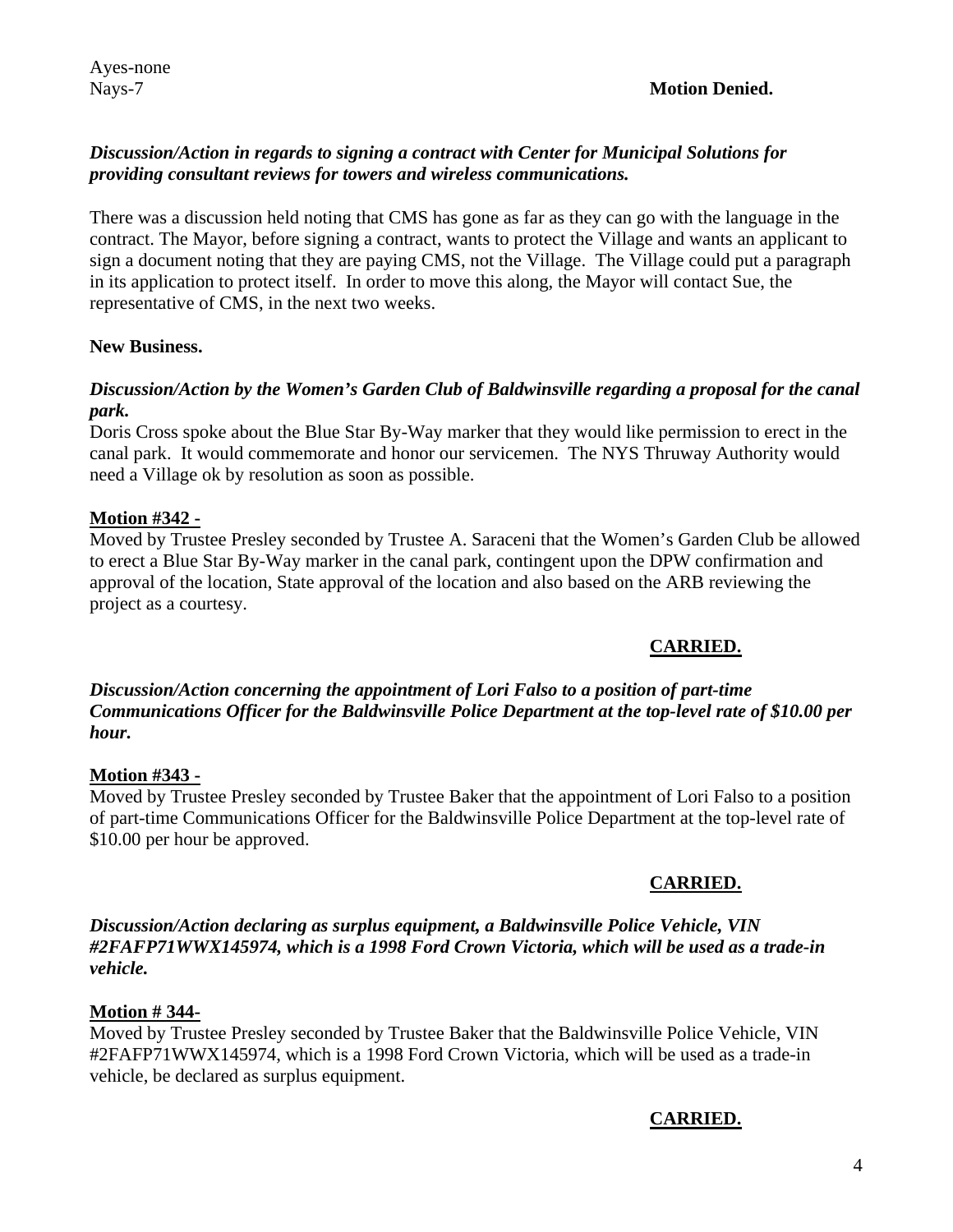#### *Discussion/Action in regards to recommendations from the Public Works Committee to procure a new snowplow/dump truck from the NYSOGS Contract.*

There was a discussion about how the DPW Committee had asked Claude and Mace to show vehicle repair records to demonstrate how the Village was losing money on the old (1980) truck. There was praise for keeping the truck in working condition as long as they did.

They have yet to determine financing, but it will be determined by the next Board Meeting.

#### **Motion #345 -**

Moved by Trustee Stebbins seconded by Trustee Baker that the new snowplow/dump truck be procured from the NYSOGS Contract.

# **CARRIED.**

#### *Discussion/Action in regards to setting a Public Hearing date of March 2, 2006, at 7:30 p.m., to hear comments on the 2006 Community Development Funding request and the 5- year plan.*

Claude Sykes mentioned that the applications are due March 3, 2006, so there will be no chance for changes after that meeting. The Mayor mentioned this is a good time to note the plan shown tonight and how it might impact anything on the list. Please contact Claude in the next week if there are any questions or possible changes.

## **Motion #346-**

Moved by Trustee A. Saraceni seconded by Trustee J. Saraceni that the Public Hearing date of March 2, 2006, at 7:30 p.m., be set to hear comments on the 2006 Community Development Funding request and the 5-year plan.

## **CARRIED.**

#### *Discussion/Action in regards to receiving the quotes for the maintenance contract for the HVAC for the Canton Woods Senior Center.*

## **Motion #347 -**

Moved by Trustee Stebbins seconded by Trustee A. Saraceni that the quotes be received for the maintenance for the HVAC for the Canton Woods Senior Center.

| Falso Heating w/optional |            | \$1,040.00 |
|--------------------------|------------|------------|
| Farrell's                | w/optional | \$1,476.00 |
| Hill's                   | w/optional | \$1,584.00 |

## **CARRIED.**

#### *Discussion/Action in regards to awarding the quote for the maintenance for the HVAC for the Canton Woods Senior Center.*

There was a short discussion as to what the quote would include.

#### **Motion #348 -**

Moved by Trustee Stebbins seconded by Trustee A. Saraceni that the bid be awarded to Falso Heating, in the amount of \$1,040.00, for the maintenance of the HVAC for the Canton Woods Senior Center.

## **CARRIED.**